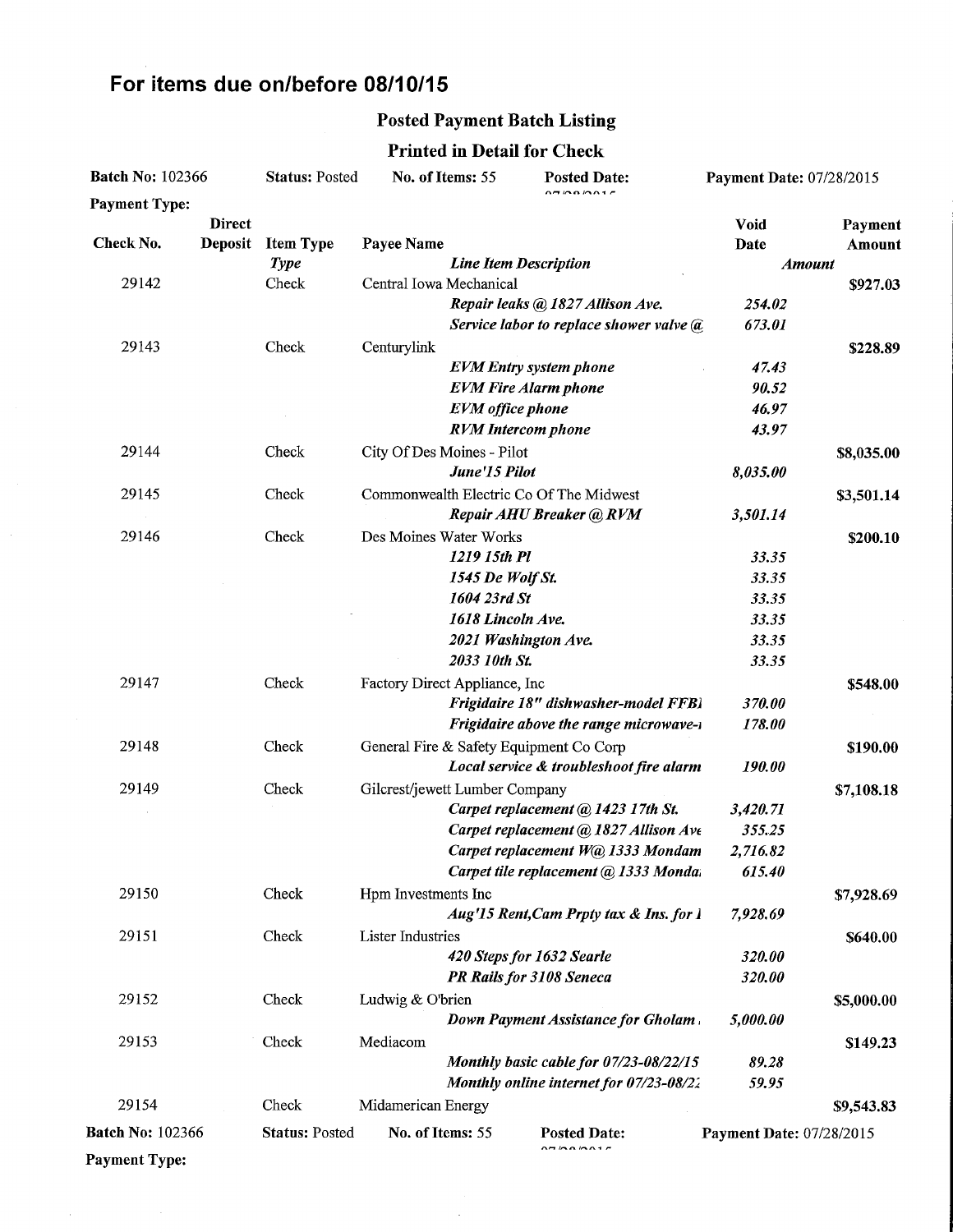| Payment       | Void     |                                                |                  | <b>Direct</b>  |           |
|---------------|----------|------------------------------------------------|------------------|----------------|-----------|
| Amount        | Date     | Payee Name                                     | <b>Item Type</b> | <b>Deposit</b> | Check No. |
| <b>Amount</b> |          | <b>Line Item Description</b>                   | <b>Type</b>      |                |           |
| \$9,543.83    |          | Midamerican Energy                             | Check            |                | 29154     |
|               | 595.99   | 100 E Euclid Ave Rm 103                        |                  |                |           |
|               | 262.64   | 100 E Euclid Ave. Rm 99                        |                  |                |           |
|               | 29.58    | 1219 15th Pl                                   |                  |                |           |
|               | 44.26    | 1604 23rd St                                   |                  |                |           |
|               | 10.75    | 1604 23rd St.                                  |                  |                |           |
|               | 18.48    | 2509 Arthur Ave.                               |                  |                |           |
|               | 2,322.38 | 3400 8th St. OP                                |                  |                |           |
|               | 3,158.16 | 3700 E 31st St.                                |                  |                |           |
|               | 3,101.59 | 3717 6th Ave. HP                               |                  |                |           |
| \$593.06      |          | Miller's Hardware                              | Check            |                | 29155     |
|               | 28.33    | AC sensor. appliance bulb for 5h unit          |                  |                |           |
|               | 193.78   | plate covers, outlets, plumbing parts, stort   |                  |                |           |
|               | 16.99    | Rake                                           |                  |                |           |
|               | 91.84    | soil, towel bar, door strike plate, nails, mis |                  |                |           |
|               | 105.79   | strainer baskets, screen repair, light bulb    |                  |                |           |
|               | 43.56    | wall protectors, window lock, self tapping     |                  |                |           |
|               | 42.36    | weather strip, light switch, door sweep        |                  |                |           |
|               | 70.41    | weather strip, tin snips, light bulbs          |                  |                |           |
| \$200.00      |          | Amber Moore                                    | Check            |                | 29156     |
|               | 200.00   | <b>FSS Educational fund for textbook</b>       |                  |                |           |
| \$150.00      |          | Nan Mckay & Associates                         | Check            |                | 29157     |
|               | 150.00   | <b>HCV Housing Quality standard exam -</b>     |                  |                |           |
| \$1,600.00    |          | Preferred Pest Control Inc                     | Check            |                | 29158     |
|               | 800.00   | Temp Air bed bug treatment @ RVM #5            |                  |                |           |
|               | 800.00   | Temp-Air bed bug treatment @ OP #23.           |                  |                |           |
| \$5,017.00    |          | <b>Purchase Power</b>                          | Check            |                | 29159     |
|               | 5,017.00 | Postage for mail machine                       |                  |                |           |
|               |          |                                                |                  |                |           |
| \$1,331.33    | 586.53   | Remedy Intelligent Staffing                    | Check            |                | 29160     |
|               |          | PPE 07/05/15 for Sandra Konkler                |                  |                |           |
|               | 744.80   | PPE 071215 for Sandra Konkler                  |                  |                |           |
| \$140.00      |          | Smith's Sewer Service                          | Check            |                | 29161     |
|               | 70.00    | Service labor to clean sink line @ 1170        |                  |                |           |
|               | 70.00    | Service labor to clean sink line $@$ HP #      |                  |                |           |
| \$181.18      |          | Wayne Dennis Supply Co                         | Check            |                | 29162     |
|               | 181.18   | co2 drain adapter, co2 cartridges              |                  |                |           |
| \$96.68       |          | Ww Grainger                                    | Check            |                | 29163     |
|               | 96.68    | motors, screw bit set                          |                  |                |           |
| \$53,309.34   |          | <b>Total for Payment Type:</b>                 |                  |                |           |
|               |          |                                                |                  |                |           |
| \$53,309.34   |          | Total for Batch No: 102366                     |                  |                |           |
|               |          |                                                |                  |                |           |

 $\sim 10^{-1}$ 

 $\sim 10^{-10}$ 

 $\sim$ 

Total for All Batch $(s)$ : \$53,309.34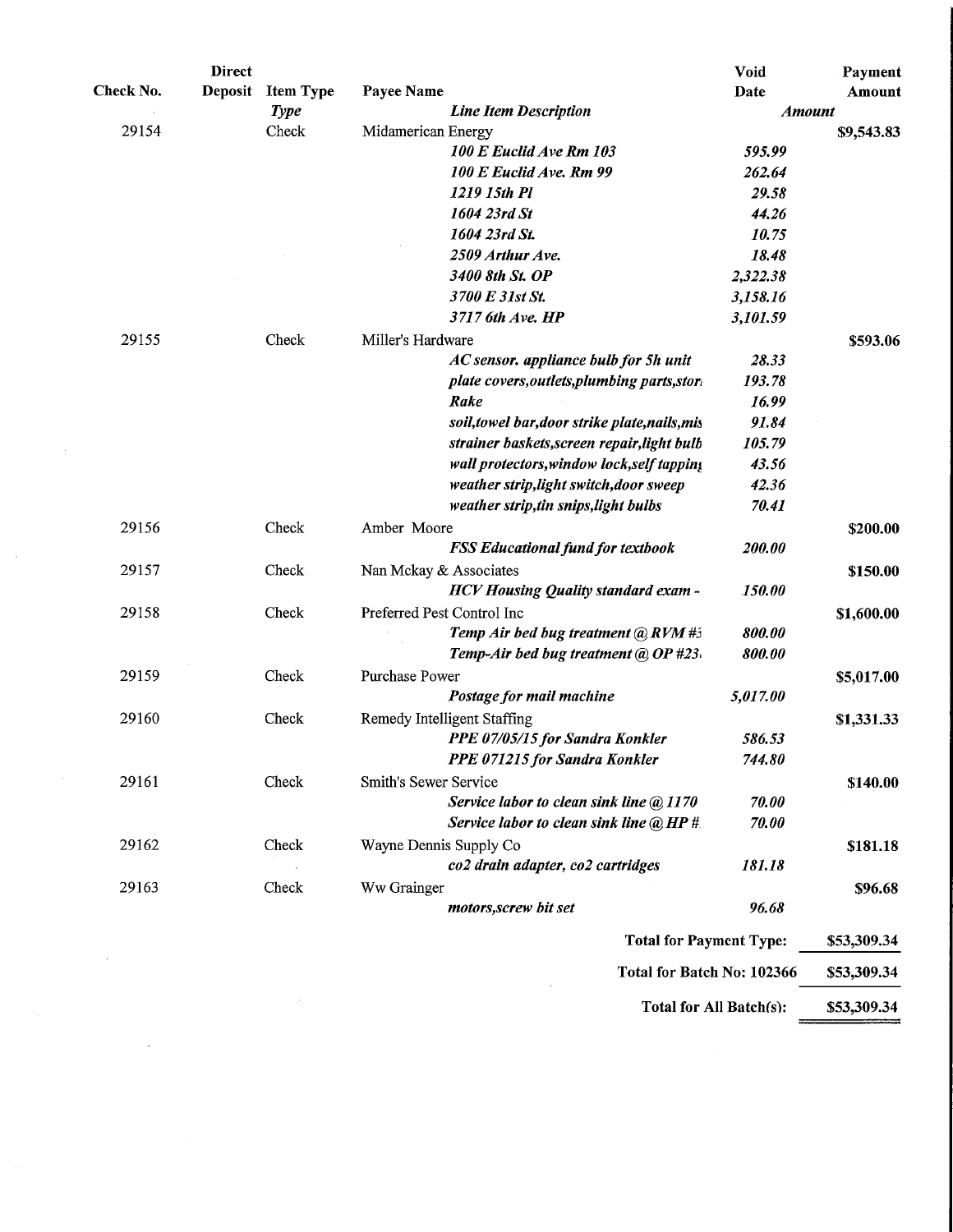## For items due on/before 08/17/15

 $\mathcal{L}^{\mathcal{L}}$ 

## Posted Payment Batch Listing

#### Printed in Detail for Check

| <b>Batch No: 102381</b> |               | <b>Status: Posted</b> | No. of Items: 49<br><b>Posted Date:</b><br>08/03/2015 |                              |                                          | Payment Date: 08/03/2015 |               |
|-------------------------|---------------|-----------------------|-------------------------------------------------------|------------------------------|------------------------------------------|--------------------------|---------------|
| <b>Payment Type:</b>    |               |                       |                                                       |                              |                                          |                          |               |
|                         | <b>Direct</b> |                       |                                                       |                              |                                          | Void                     | Payment       |
| Check No.               | Deposit       | <b>Item Type</b>      | Payee Name                                            |                              |                                          | Date                     | Amount        |
|                         |               | <b>Type</b>           |                                                       | <b>Line Item Description</b> |                                          |                          | <b>Amount</b> |
| 29164                   |               | Check                 | <b>Baker Group</b>                                    |                              |                                          |                          | \$140.00      |
|                         |               |                       |                                                       |                              | Access control system project final      | 140.00                   |               |
| 29165                   |               | Check                 | Central Iowa Mechanical                               |                              |                                          |                          | \$225.50      |
|                         |               |                       |                                                       |                              | Service repair AC @ SVM                  | 225.50                   |               |
| 29166                   |               | Check                 | Centurylink                                           |                              |                                          |                          | \$321.03      |
|                         |               |                       |                                                       | <b>HP</b> fire alarm phone   |                                          | 90.52                    |               |
|                         |               |                       |                                                       | <b>OP</b> Fire Alarm phone   |                                          | 90.52<br>49.47           |               |
|                         |               |                       |                                                       | <b>SVM Elevator phone</b>    |                                          | 90.52                    |               |
|                         |               |                       |                                                       |                              | <b>SVM Fire alarm phone</b>              |                          |               |
| 29167                   |               | Check                 | Denise Carrington                                     | July'15 Mileage              |                                          | 26.57                    | \$26.57       |
|                         |               | Check                 | Des Moines Water Works                                |                              |                                          |                          |               |
| 29168                   |               |                       |                                                       |                              | 1101 Crocker St. - RVM                   | 3,899.96                 | \$5,925.29    |
|                         |               |                       |                                                       | 3400 8th St. - OP            |                                          | 875.33                   |               |
|                         |               |                       |                                                       | 3717 6th Ave. - HP           |                                          | 1,116.65                 |               |
|                         |               |                       |                                                       | 5316 South Union St.         |                                          | 33.35                    |               |
| 29169                   |               | Check                 | Gilcrest/jewett Lumber Company                        |                              |                                          |                          | \$10,092.90   |
|                         |               |                       |                                                       |                              | Carpet replacement @ 314 Indiana         | 2,963.59                 |               |
|                         |               |                       |                                                       |                              | Carpet replacement @ 3308 Kinsey         | 3,199.54                 |               |
|                         |               |                       |                                                       |                              | Replace vinyl flooring @ 1219 15th       | 1,704.67                 |               |
|                         |               |                       |                                                       |                              | Replace vinyl flooring @ 1400 10th       | 676.89                   |               |
|                         |               |                       |                                                       |                              | Replace vinyl flooring @ 1400 10tl.      | 361.97                   |               |
|                         |               |                       |                                                       |                              | Vinyl flooring replacemnt @ 1604         | 1,186.24                 |               |
| 29170                   |               | Check                 | John's Tree Service                                   |                              |                                          |                          | \$650.00      |
|                         |               |                       |                                                       |                              | Trim branches around the house (a        | 650.00                   |               |
| 29171                   |               | Check                 | Koester Construction Company Inc                      |                              |                                          |                          | \$38,753.82   |
|                         |               |                       |                                                       |                              | <b>RVM</b> construction project Periodic | 38,753.82                |               |
| 29172                   |               | Check                 | <b>Lister Industries</b>                              |                              |                                          |                          | \$320.00      |
|                         |               |                       |                                                       |                              | PR Rails for 1423 17th St                | 320.00                   |               |
| 29173                   |               | Check                 | Menards Inc                                           |                              |                                          |                          | \$497.20      |
|                         |               |                       |                                                       |                              | Doorlock installation kit, 4OPC wo.      | 46.98                    |               |
|                         |               |                       |                                                       |                              | Rubber door set, 40W amber irides        | 39.60                    |               |
|                         |               |                       |                                                       |                              | stove, towel bar, door stops, down spon  | 410.62                   |               |
| 29174                   |               | Check                 | Midamerican Energy                                    |                              |                                          |                          | \$16,828.26   |
|                         |               |                       |                                                       |                              | 1101 Crocker St. RVM                     | 12,838.33                |               |
|                         |               |                       |                                                       | 1615 E Glenwood Dr.          |                                          | 69.96                    |               |
|                         |               |                       |                                                       | 2417 SW 9th St. SVM          |                                          | 3,919.97                 |               |
| 29175                   |               | Check                 | Midwest Office Technology                             |                              |                                          |                          | \$640.00      |
|                         |               |                       |                                                       |                              | Monthly leasing agreement for car        | 640.00                   |               |
| 29176                   |               | Check                 | Midwest Professional Staffing, LLC                    |                              |                                          |                          | \$1,061.57    |
| <b>Batch No: 102381</b> |               | <b>Status: Posted</b> | No. of Items: 49                                      |                              | <b>Posted Date:</b><br>0.000000000       | Payment Date: 08/03/2015 |               |
| <b>Payment Type:</b>    |               |                       |                                                       |                              |                                          |                          |               |